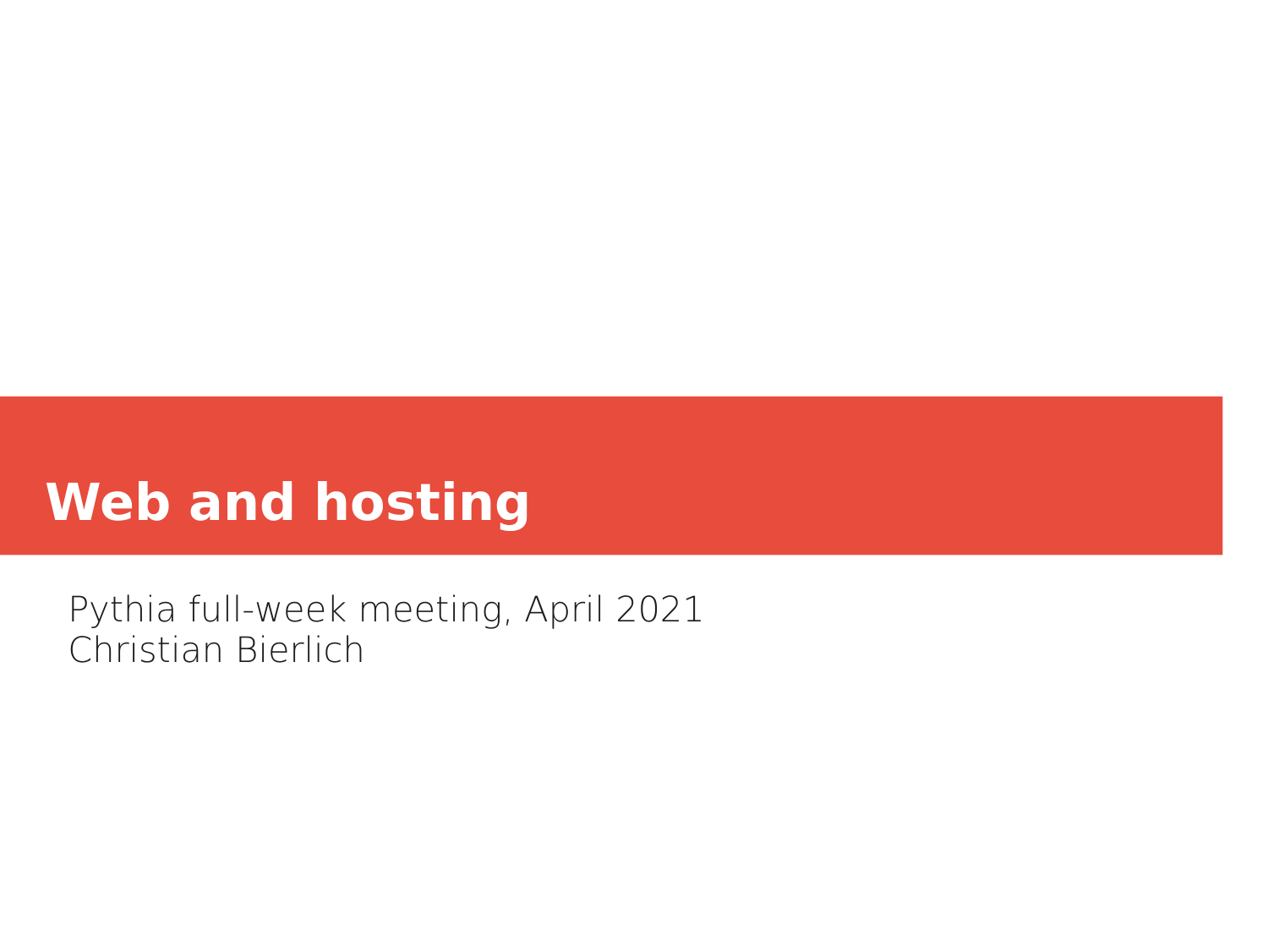## **What we currently have**

- **1. Code / sub-projects hosted on gitlab.com**
- **2. Top-level web-page hosted at**

**home.thep.lu.se/Pythia**

- **3. Manuals of 8.1, 8.2 & 8.3 hosted in the same place.**
- **4. Release tarballs hosted in the same place.**
- **5. Release git repo on gitlab.**
- **6. A number of gitlab aux pages.**
- **7. The new service desk hosted on gitlab.**

**Do we have more? Should we have less?**

**Ideally, information should not be duplicated across pages!**

.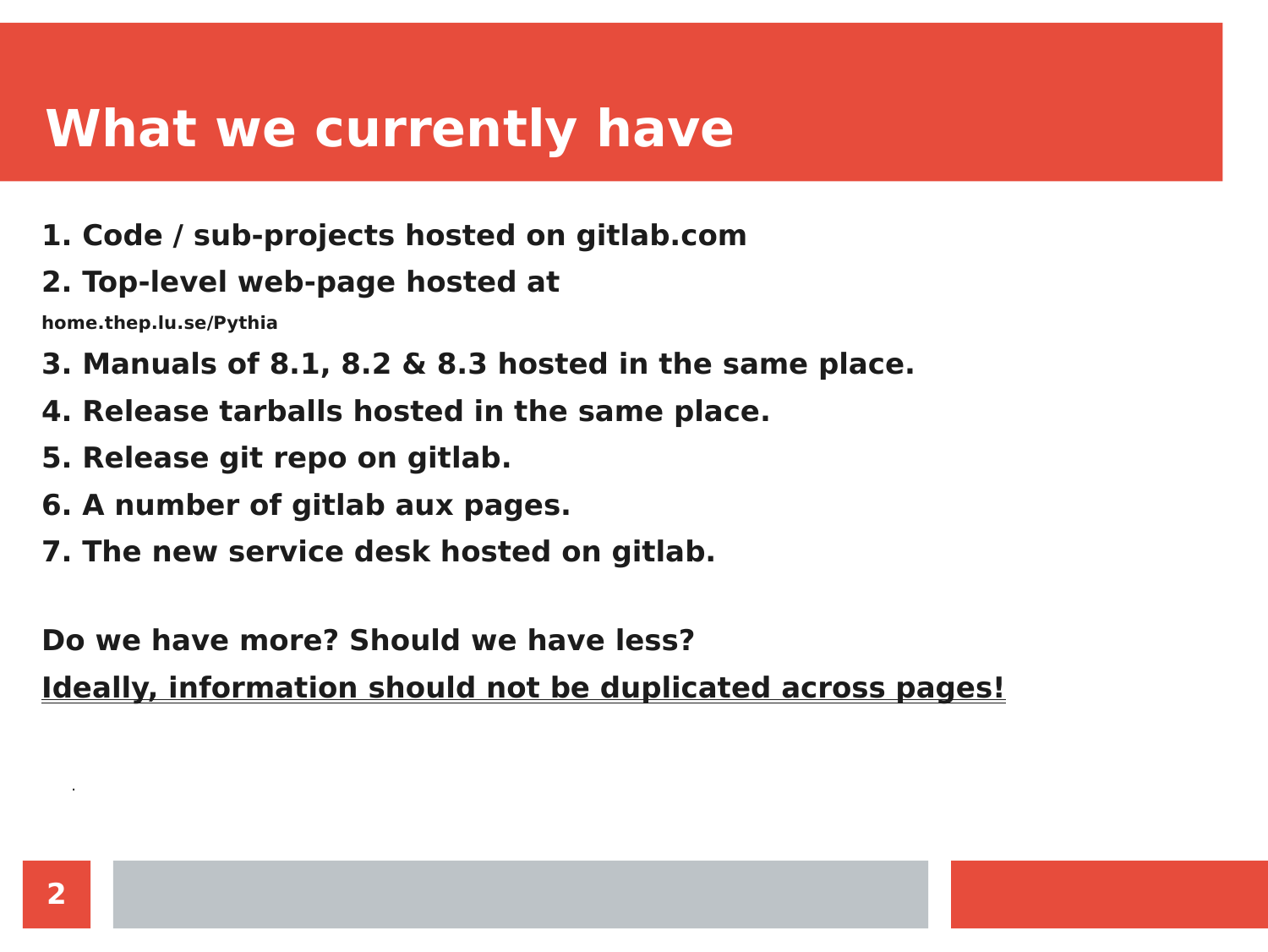# **Self hosted gitlab (gitlab.pythia.org)**

**Re: previous discussions. Need decision.**

**Tentative plan: dedicated Lund machine, RAID-5 storage, 8 core CPU. Shared with web-server. EDU/FOSS license obtained.**

#### **Pros:**

- More control, more customization
- No doubt about data or service ownership
- Full control of backup

#### **Cons:**

- More overhead → increased bus factor?
- Yet Another Username

- Increased susceptibility for hacker attacks? See https://www.welivesecurity.com/2021/03/30/backdoor-php-source-code-git-server-breach/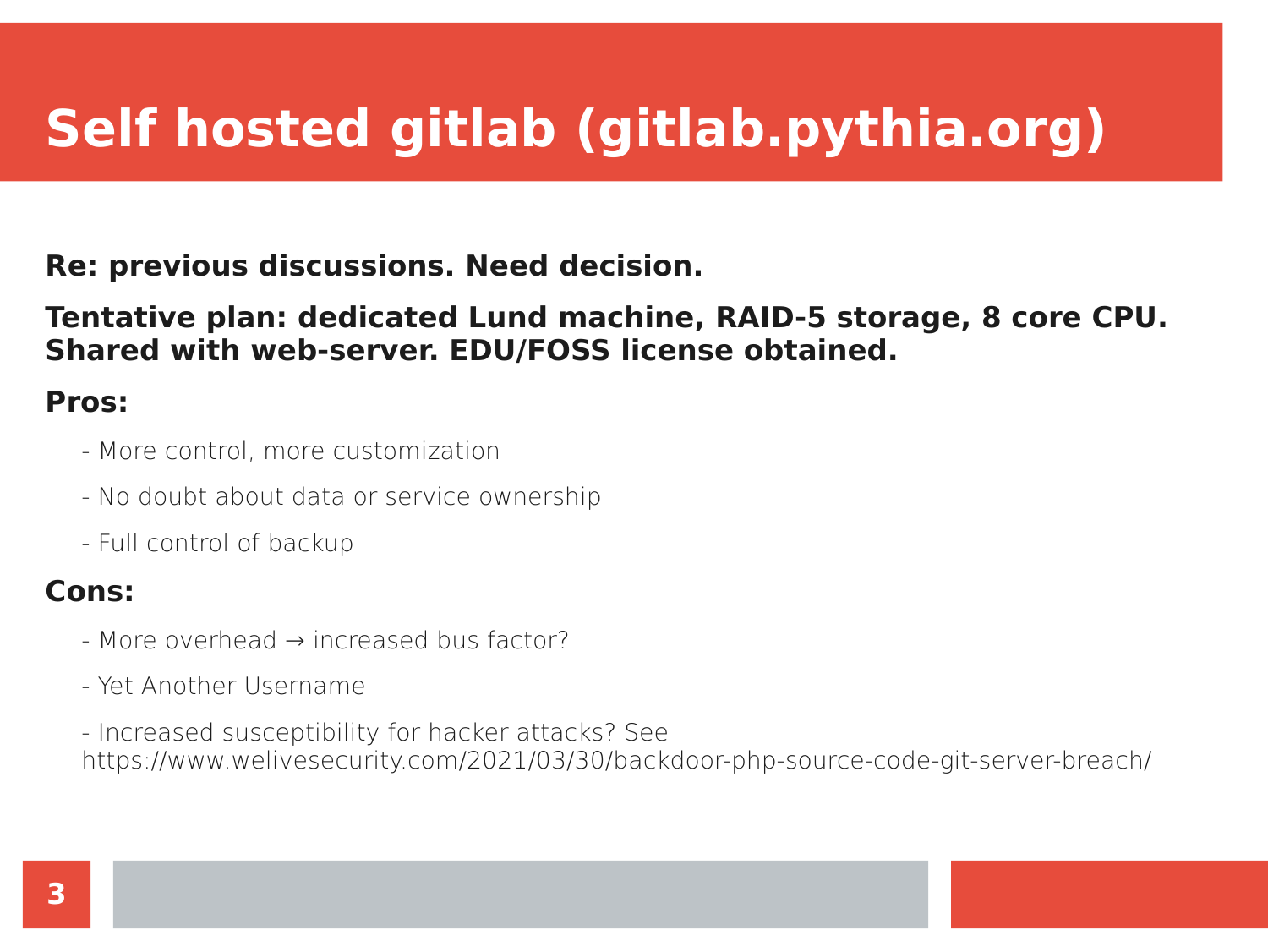### **Web-pages (not manual)**

# **Division in top-level / manual is a good one. Old page is rather hand-held (direct html edits) Should be moved to new domain.**

### **My suggestion:**

During move, the top-level page will be updated to mkdocs based page.

Easy to edit, markdown based, generates static html, many themes, customizable – see <https://sourcefoundry.org/cinder/>

Will be added as a gitlab sub-project.

Alternative: Move page as is – will probably take as long time.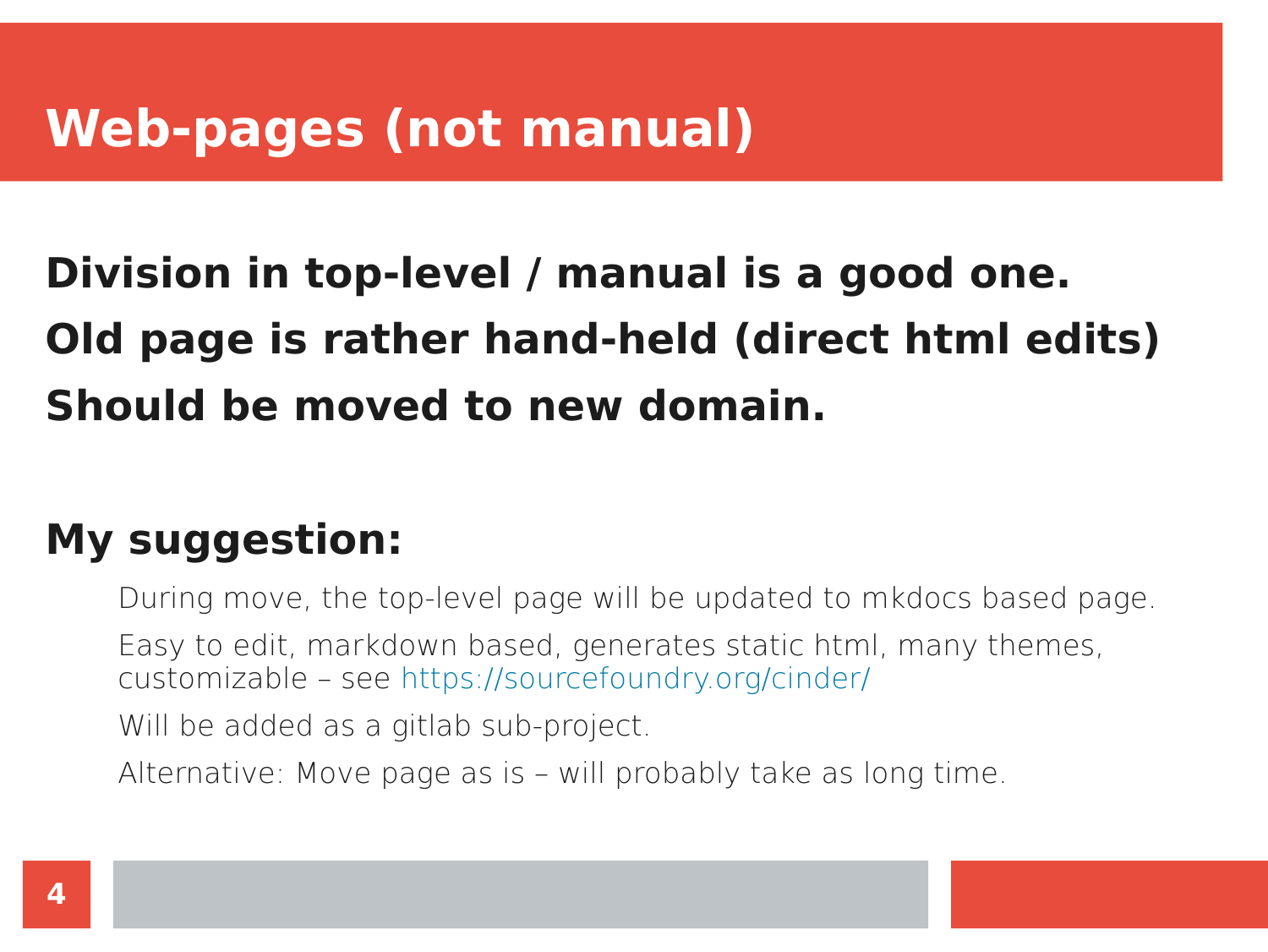## **Manual web pages**

**Old web manual has several custom features.**

**Long term: Update to mostly off-the-shelf solutions. (we should not re-implement searches etc.)**

**Short term: Move manual pages as is. Think about updates after pdf manual is out.**

**Suggestion: Retire 8.1 and 8.2 manuals from page. People google to them and get wrong information.**